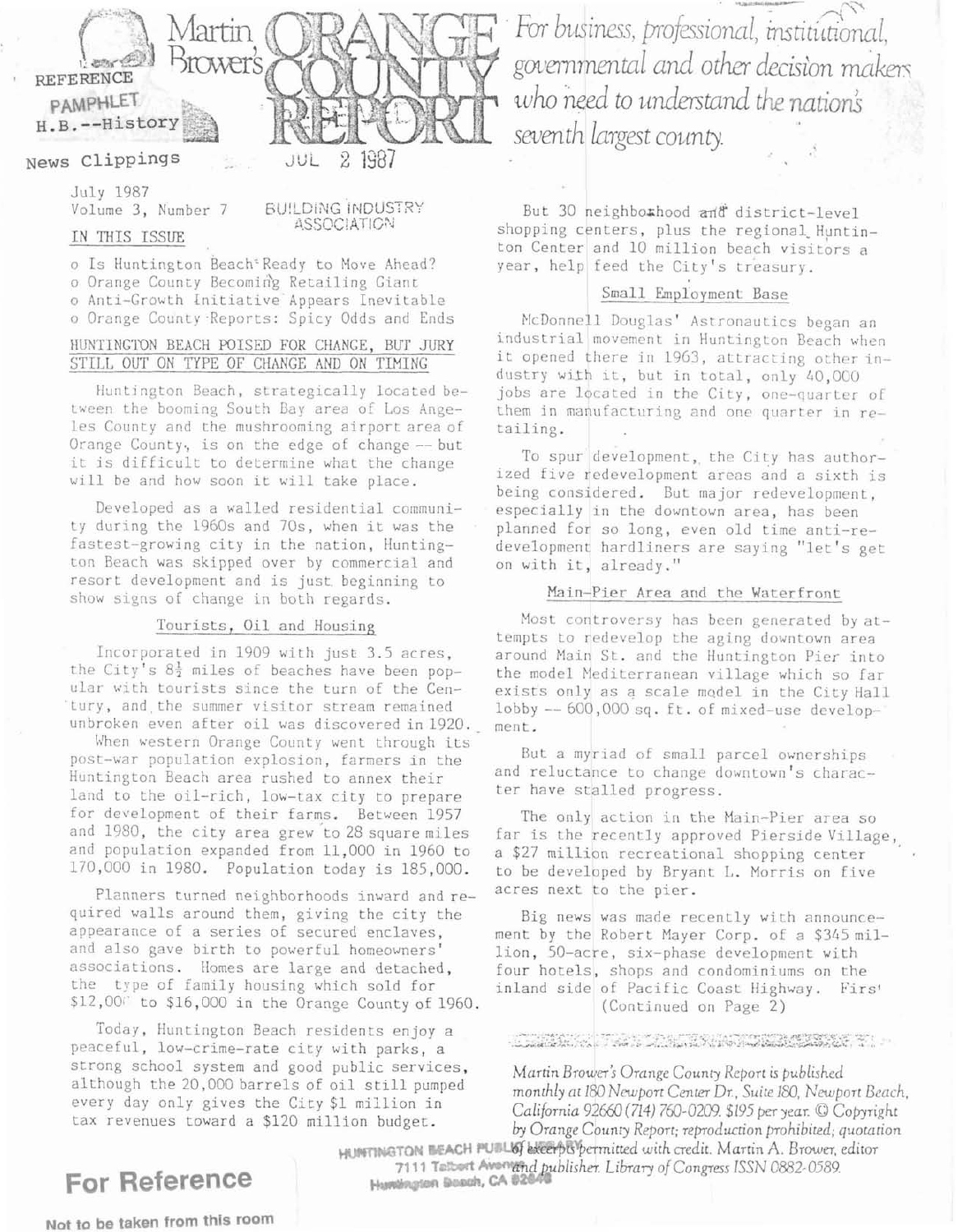#### HUNTINGTON BEACH (Continued from Page 1)

phase would be a 467-room hotel scheduled to break ground by the end of this year. But onlookers are uncertain about the potential at this time.

Still, others point to the fact that the City is the first in Orange County to gain approval from the Coastal Commission for its coastal plan: visitor-serving commercial, and medium-density-residential. And for the far future, the one-block-deep but miles-long strip of land along the coastline, currently undeveloped except for oil wells, is seen as having fantastic resort and residential potential as wells disappear.

#### Will. Eolsa Chica Be a "Go" Some Day?

Potential for Signal Landmark, which owns !,600 acres of wetlands at the coast, to ac tually develop a portion of its land into a community of 5,700 homes and a marina complete with a hotel, restaurants and shops, :ppears to be good, with 915 of the acres developed as a wildlife preserve. The company is now trying to get State permission to develop an assessment district to cover the huge costs, but what once seemed impossible to achieve because of environmental pressure now appears to be feasible. Still ieeded to make the project work is an outlet to the Pacific.

The development would be another crown jewel for Huntington Beach, in line with de-~clopment of the prestigious Huntington Harbour in the 1960s and 70s on what was marshland and is now million dollar homes on Venice-like canals.

New residential development includes some sparkling planned communities such as the 112parking planned communities such as the 112<br>cre Seacliff on the Greens and the 40-acre<br>acific Ranch.

Until recently, major commercial developits strategic location and San Diego Freeway<br>orientation on its porth side. Brokens have every year. orientation on its north side. Brokers have fclt that the office market here is exceedingly thin.

But two developents have paved the way for what could be a comnercial breakthrough. Mola Development Co. created Charter Centre on Eeach Blvd. and Warner Ave. Thisisa14 story, 204,000 sq. ft. office building, a new type of product for Huntington Beach, and leasing is doing well (85 percent according to Frank Mola). Strong design by McLarand<sub>2</sub>

**The Committee of the Committee of the Committee** 

Vasquez includes. four restaurants and an athletic club.

Now Jerwel/Bredero has developed One Pacific Plaza near Beach Blvd. and the San Diego. Freeway. Design by Leason Pomeroy Associates includes 400,000 sq. ft. in a 12-story and two six-story office buildings plus a four-story medical building. Two restaurants and a 224room Holiday Inn round out the project.

Frost Trinen Partners has fully leased the lower-rise buildings and reports strong interest in the 12-story, with tenants coming from the Long Beach/South Bay area.

In all, the City has had \$160 million of commercial and industrial development during the past three years and looks for \$500 million during the next five years.

#### Needed: More land

Aside from redevelopment areas which gave rise to Charter Centre and One Pacific Plaza, land is either encumbered by oil or is held by the Huntington Beach Company, an 85-year-old company now fully owned by Chevron. The Company has developed its land slowly, resulting in some fine residential communities, a few low-rise office buildings, and the award-winning Seacliff Shopping Center. The center is beautifully designed, but so poorly shopped that Huntington Beach Company staffers have gotten into the habit of walking out of their way to avoid Seacliff Center and thereby escape the ire of fuming merchants.

All in all, Huntington Eeach just might be on the edge of exciting change -- but how soon that change comes remains to be seen.

Movers and shakers include County Supervisor Harriet Weider, Mercury Savings Chairman Leonard Shane and Huntington Beach Company president Roger Work.

#### Big Time Commercial ORANGE COUNTY IN NATIONAL RETAIL SPOTLIGHT AS COUNTY PUSHES MANHATTAN FOR FOURTH PLACE

ment has not found Huntington Beach despite Orange County is one of the nation's hottest

Giant retailers, watching Nordstrom's highly successful entry into the market, are looking for their chance -- with Macy's and Eloomingdale's especially interested, among others.

Why Orange County? After all, the County already has 53 major department stores, with two more scheduled to open this fall at Main Place/ Santa Ana.

The answer is *\$14.4* billion in retail sales--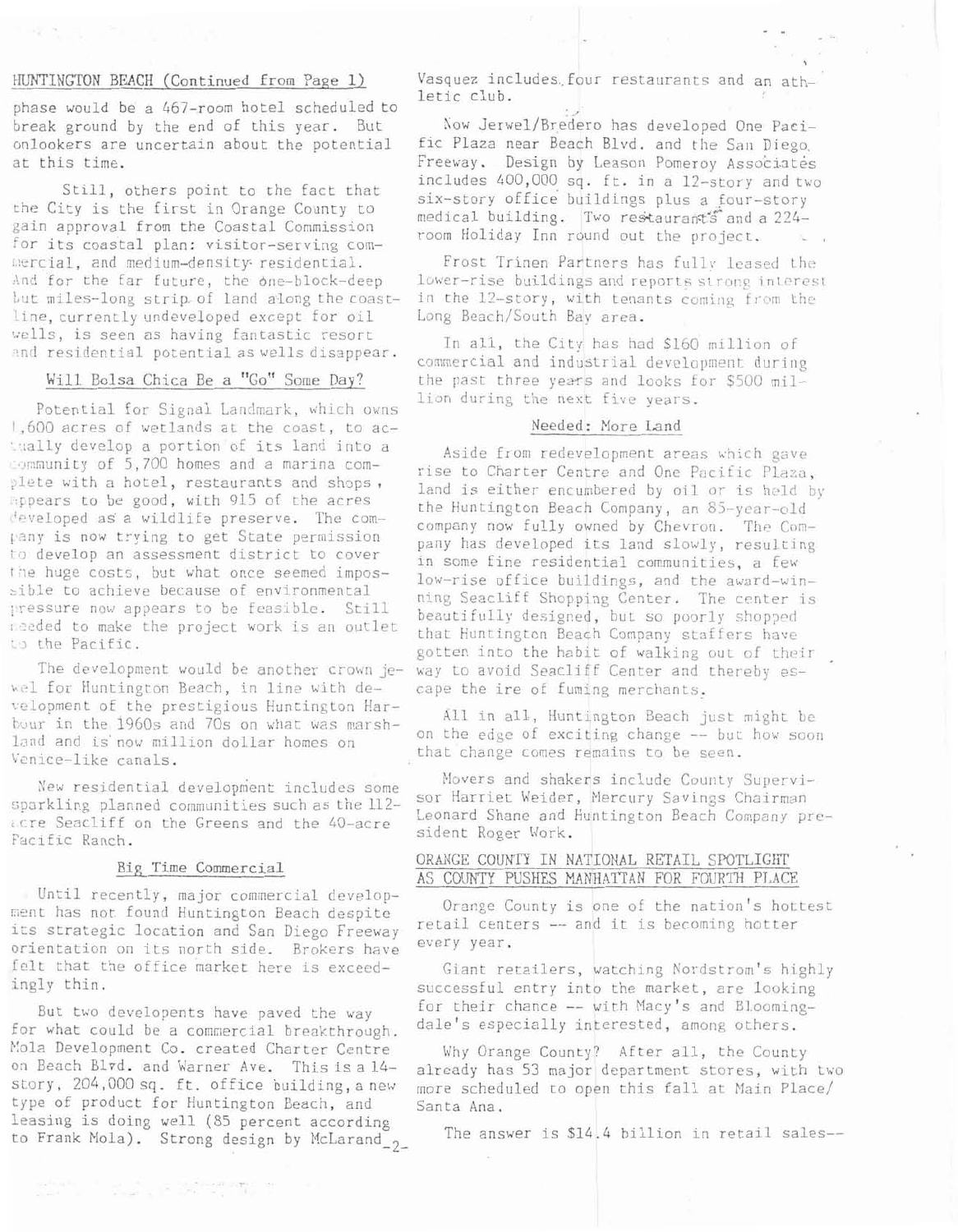making Orange the fifth largest county in retail sales in the nation, just behind New York (Manhattan) which has \$14.8, and Orange County sales are growing faster.

#### Southern 'California's Richest Market

During the most recently measurable fiveyear period, while Orange County's population adjoining store nearly twice the size. But grew only 10 percent, retail sales grew 51 percent. Moreover the moderate to upperpriced end of the market is the fastest grow-<br>ing retail segment. '

This has caused "Women's Wear Daily" to comment that Orange County has blossomed into Southern California's richest market, outperforming retail giant Los Angeles County in Meanwhile, Melvin Simon, the nation's

alone account for these figures. Orange Coun- have major expansion in mind (currently Rotians spend heavily for automobiles and for binson's, Broadway, Mervyn's and 72 shops). eating and drinking, as well.  $\qquad \qquad$  Additionally, rumors have it that Simon

a place for itself in the highly competitive<br>Orange County market, it is making huge waves. With only two stores (a third will open in Main Place), Nordstrom chalked up \$153 million last year, compared with \$115 million for Robinson's five stores (with a sixth to open in Main Place) and \$153 million for May Company's six stores.

Robinson's is looking for a sixth store, and rumors are that it is looking hard at Brea Wall which serves the comfortable Brea, Placentia, Yorba Linda, La Habra area.

Robinson's hopes its huge new store in South What can we look for? Coast Plaza's Crystal Court will hit \$40 **e** Just as the public's desires for control of million in sales this year, nearly the same the coast in the early 1970s and control of as the Fashion Island store, long second on-Iy to the Beverly Hills store, And by 1990,<br>the South Coast store should top Fashion Is-<br>land (there is a feeling that the chain is<br>neglecting the Fashion Island unit in favor<br>neglecting the Fashion Island unit in favor of the newer store).  $\bullet$  The mood of the public is obvious. Right-

for South Coast Plaza's new Crystal Court were (Continued on page 4)

too ambitious, and that sales there have not measured up to expectations.

### -'Nordstrom Underestimates

But then, even Nordstrom sometimes makes a mistake. Nordstrom moved out of its original store in South Coast Plaza and into an now Nordstrom real-zes that the huge new store is too small -- and would like-to reincorporate some of its old space. But with usual swiftness, South Coast Plaza is turning the original store space into another collection of high end shops, and the space may not be available.

sales gain during 1986. **i i** largest manager of shopping centers, has taken over management of Anaheim Plaza, the old-Additionally, Orange County spends 16 per-<br>cent more per household than does Los Ange-<br>les County.<br>dd mall which was drowsing under former man-Not that department and specialty stores . agement. Simon has national clout, and might

South Coast Plaza 30% of Mall Sales might find higher and better uses for the Even so, the County's 14 major regional<br>
malls, with 53 department stores and 1,390<br>
shops in 12.5 million sq. ft., do extremely<br>
well, accounting for \$1.75 billion (30 per-<br>
tent of that is South Coast Plaza alone).

# Nordstrom's, of course, has not only made SLOW GROWTH INITIATIVE COUNTY'S TOP ISSUE;

Much has been written in Orange County's newspapers during the past weeks regarding the slow-growth initiative, which will be circulated in the County and individual cities this summer to gain sufficient names to be .placed on County and city ballots.

Certainly the initiative and any counter campaigns and/or court challenges will be the issue in Orange County during the remainder of 1957 and most of 1988, and all politicians have to take note of'the public mood.

 $-3-$ 

ly or wrongly, the public feels that growth But some observers feel that projections